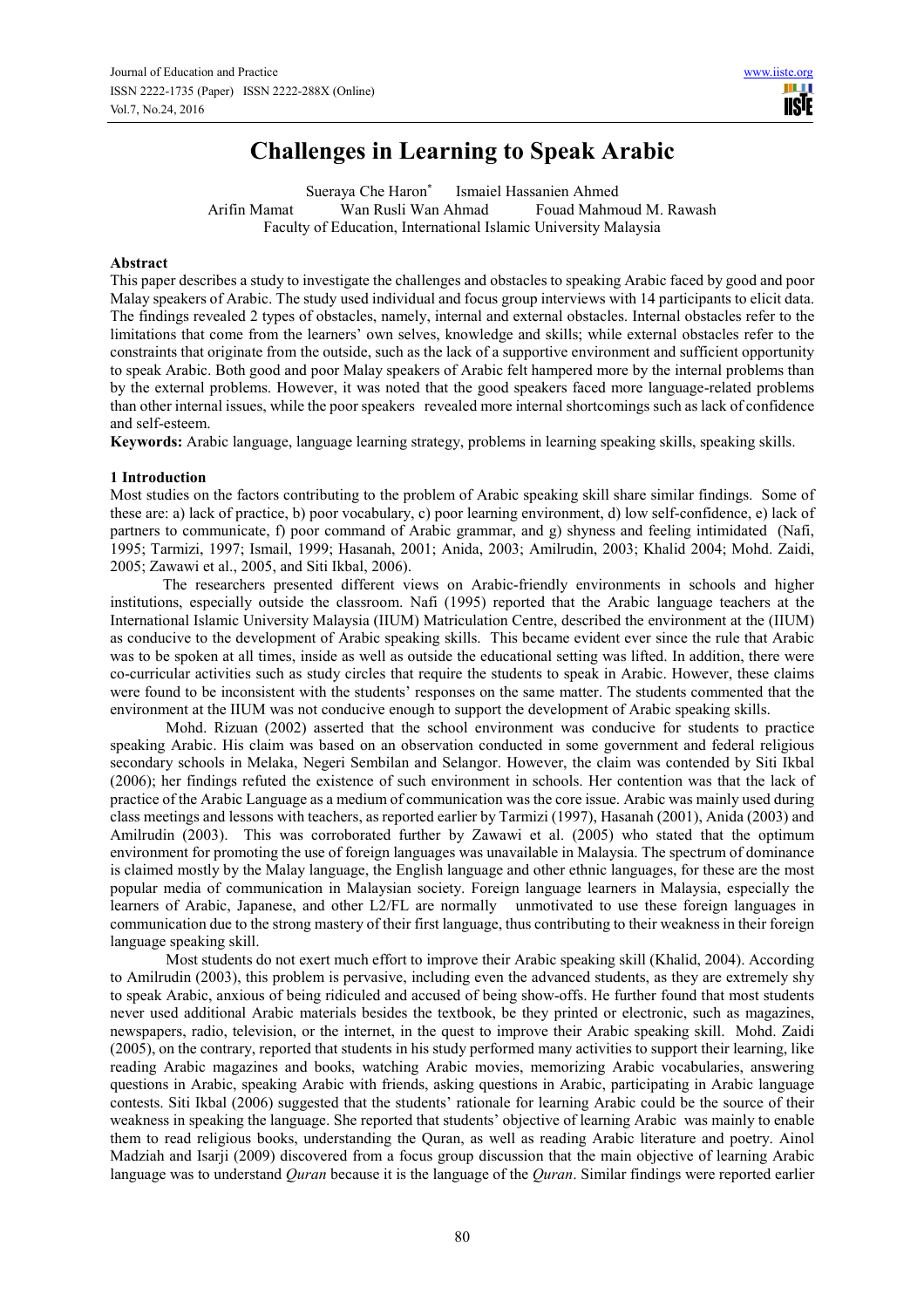by Nafi (1995), that the students' primary objective of learning Arabic was to understand Islam, secondly, to prepare for a career where the Arabic language is required, and thirdly, from the advice of family and friends, as well as their own personal interests. Kaseh, Nil Farakh and Zeti (2010:79) found that religious motivation played an important role in the Muslim learners of Arabic as they stated "Muslim learners' were introjected and identified regulation so strongly influenced by the religion of Islam, these religious motives with extrinsic origins have been so internalized by the learners that statistically, the items transcend the boundaries between subscales to cluster together with other religious motives irrespective of the items' originally hypothesized origins." Nevertheless, all of these require a good command of Arabic grammar and comprehension, rather than just the ability to communicate.

## **2 Methods**

This was a case study employing individual interviews and focus group interviews to elicit data. The case study mode was chosen because it clearly delineates what is to be studied and what is not to be studied. The study focused on Malay learners only. The parameters involved, on the one hand, a differentiation between Malay learners and the rest, and, on the other, between Malay learners who are good Arabic speakers, and Malay learners who are poor speakers of Arabic. If there is no clear differentiation, the discussion might simply turn out to be about the average speaker and the comparison might not be valid. Furthermore, a case study hints at deeper exploration, and offers a thick description of the case being investigated.

### **2.1 Selection of participants**

To guide in the identification of an information-rich sample, the researchers began by listing all essential criteria for the participants before locating a unit matching the list. The first step was to clarify the meaning of 'Malay'. In the study 'Malay learners' refers to Malaysians who have never been abroad. Malay learners of Singapore, Indonesia, Brunei, South Thailand, and so forth, were not included in the group. The rationale for limiting Malay learners to Malaysians only is to establish some degree of congruence in the Arabic Language learning background, environment and experience. Malay learners of other countries might have received their Arabic Language education differently from their counterparts in Malaysia. Their distinct Arabic learning experiences could result in different levels of ability in Arabic speaking skill. Furthermore, those who obtained their formal study abroad from the Middle Eastern countries presumably have better Arabic speaking skills, as the consequence of direct exposure and immersion in the environment of indigenous Arab native speakers.

Secondly, the Malay learners were current students of the International Islamic University Malaysia (IIUM), comprising year one to year four students. Malay learners from other universities and school children were excluded from the list. Thirdly, the selection of good Arabic speakers among the Malay learners disregarded any Arabic language-based specialization, since the number was small compared with that of the moderate or poor Malay Arabic speakers. However, the selection was made from the Arabic Language-based specializations such as Arabic Language and Literature, Islamic Revealed Knowledge, and Teaching Arabic for non-Native Speakers. As for the poor Arabic speakers group, the study selected Malay learners from the Arabic Language-based specializations. Fourthly, the researchers applied the Arabic Placement Test (APT) results announced by the Centre for Languages and pre-Academic Development (CELPAD) of the IIUM to select good and poor Malay speakers of Arabic. Good speakers of Arabic were those who scored band 7 (out of 10) and above. According to the scheme issued by CELPAD, they were described as demonstrating high proficiency and fluency while speaking. They were also able to express their thoughts very clearly and succinctly, commit no or very few mistakes in pronunciation, vocabulary and grammar. The poor Malay speakers of Arabic included those who scored band 4.5 (out of 10) and below. They were characterized as being unable to express or convey their thoughts clearly, made many mistakes in pronunciation, grammar and vocabulary. In general, their communicative interaction was very problematic. Their lack of proficiency was usually characterized as being totally clueless and not able to communicate in the Arabic Language at all.

## **2.2 Data collection and analysis**

As mentioned earlier, the researchers conducted individual interviews and focus group interviews to collect the data. For the individual interviews, the researchers interviewed six participants. Three of them were good Malay speakers of Arabic, and the other three were poor Malay speakers of Arabic. As for the focus group interviews, the researcher conducted two focus group interviews consisting of four participants each. The total number of participants involved in this study was 14. The interviews conducted were semi-structured. The questions that formed the main body of the interview required the participants to report on the strategies performed in the classroom to develop Arabic speaking skills. The individual interviews were audio-recorded while the focus group interviews were audio- and video-recorded. The data collected were then transcribed verbatim into texts and coded manually to elicit the main ideas and themes. The researcher began the analysis of the data by using the transcriptions of the verbal information from the interviews recorded as the body of material for content analysis.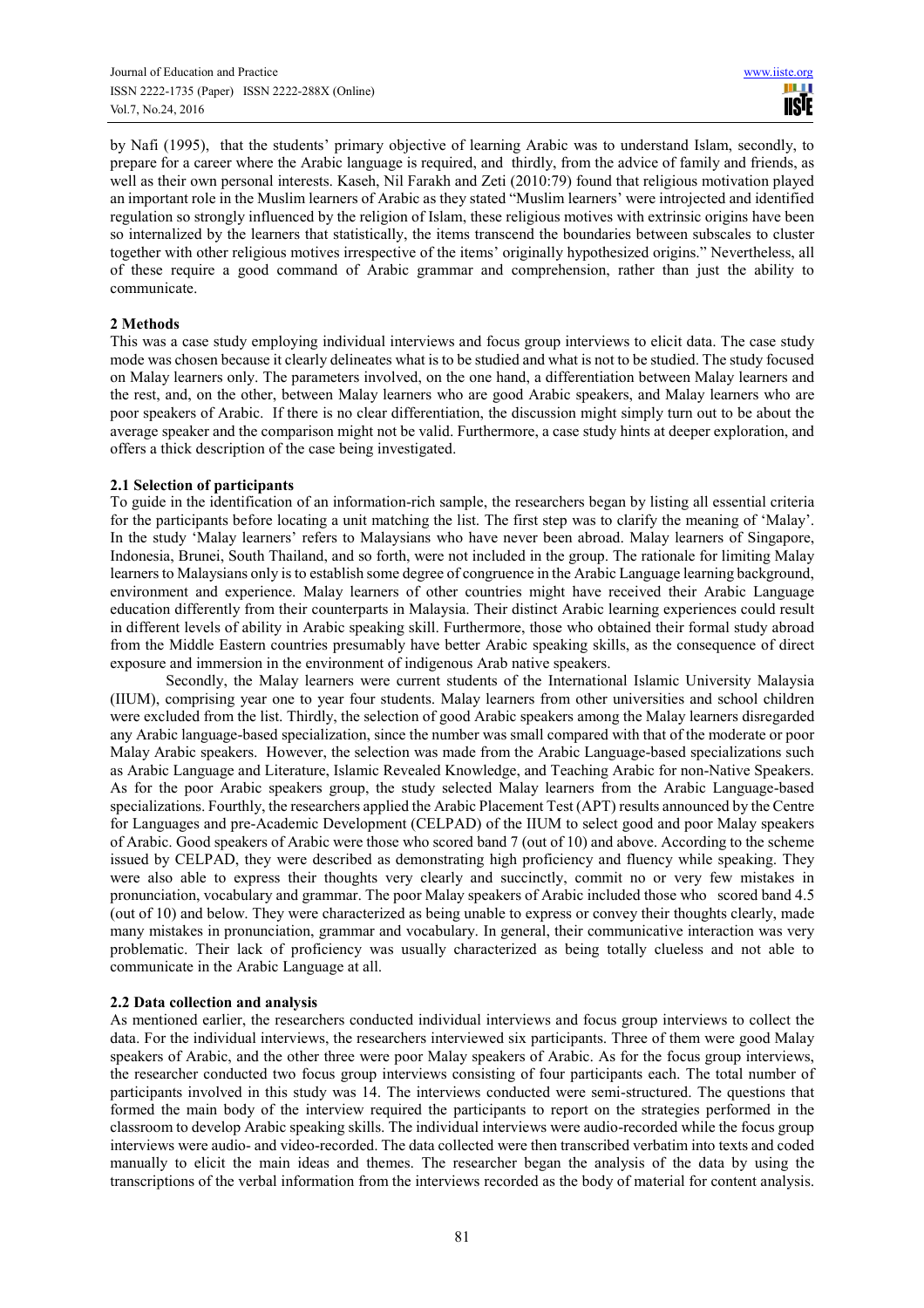The main ideas were then transferred into the coding template to be coded and assigned themes.

#### **2.3 Validation strategies**

For this study, the researchers engaged four validation strategies; a) multiple methods triangulation strategy, b) member checking, c) peer examination, and d) rich description of the findings. Such amount is considered sufficient as Creswell (2000) recommends that researchers engage in at least two of those validation strategies. After the data analysis, the researchers proceeded with the member checking procedure, whereby they took the tentative results back to the participants, asking for their reviews, to check if the main ideas and themes emerged corresponded to what they have said during the interviews. The necessary correction was made after the exercise. The study proceeded with a peer examination procedure whereby they sought help from two colleagues who were well-experienced in teaching the Arabic Language, including the language skills to recheck and provide comments on the main ideas and themes that emerged.

#### **3 Findings**

#### *(MGAS refers to Malay good speakers of Arabic and MPAS refers to Malay poor speakers of Arabic).*

The findings revealed 2 types of obstacles, namely internal and external obstacles. Internal obstacle refers to the limitation that comes from the learners' own selves, knowledge and skills, while external obstacle refers to the constraint that comes from the outside such as the lack of a supportive environment and ample opportunity to speak Arabic.

In terms of knowledge, vocabulary was reported to be the biggest obstacle, as mentioned by 5 MGAS and 3 MPAS, followed by the limited command of Arabic grammar, as mentioned by 2 MGAS and 1 MPAS. The least reported obstacle was the shortage of content in speaking, as mentioned by 1 MPAS. This finding corroborates the finding of Ismail (1997), who found that the lack of vocabulary knowledge would hinder reading comprehension. However, Tanveer (2007) found that in terms of linguistic difficulty, pronunciation was the first most important aspect that his participants was challenged with while attempting to speak a FL/L2 followed by grammar. Besides the inadequacy of vocabulary, the present research has identified another problem similar in nature—i.e., the problem of being too cautious to apply the technique during speaking. This problem was normally found among the MPAS specializing in the Arabic language. According to MPAS 5, his specialization made him extremely cautious when choosing the right vocabulary to be used in speaking. It takes him a long time to figure out the correct grammatical usage. As a result, he hardly speaks Arabic. He believes that the Arabic language learner should be perfect in these aspects. Hence, he feels his grammar must be impeccable before speaking the language. Similarly, Horwitz (1987), in her survey of 32 ESL learners regarding their beliefs about language learning, found that a minority of learners who were shy and over-concerned with accent and correctness, would probably handicap their attempts to participate in communicative activities. Tanveer (2007) explained that learners who fear making mistakes always regard learning and speaking a FL in the classroom as a problem for them. They are shy and nervous about "appearing awkward, foolish and incompetent" before their peers and other learners. (Jones, 2004:31, as cited in Tanveer, 2007:42). The fear of making mistakes has been found to be strongly linked with the learners' concern to save their positive image or impression in the mind of their teachers and peers (Tanveer, 2007:42). This is also related to the problem of 'perfectionism' (Gregersen and Horwitz, 2002). As Jones (2004: 32, as cited in Tanveer, 2007:44) observed, a learner's mistake "may bring about humiliating punishment from the teacher under the concentrated gaze of one's peers".

The lack of vocabulary is closely related to the limited content of speaking. Sometimes learners might have ideas to share with partners but are unable to express them with suitable words. At other times, learners may have the right vocabulary but lack the ideas to apply them. A limited vocabulary and a good command of grammar are not sufficient to boost the learners' self-confidence and courage to speak in Arabic. The lack of self-confidence was a very serious issue among the MPAS, as evidenced twelve 12 times by them, while courage was mentioned only once. This problem, however, was rare among the MGAS, as only 1 of them mentioned it. MPAS 6, on the other hand, complained of his failure to engage his partner in conversing in Arabic. He attributed this to his lack of vocabulary; he struggled to express his ideas. His native speaker friends started to lose interest in conversing with him due to his slow response, and they are tired of having to constantly translate Arabic words for him. Surapa and Channarong (2011) described this situation as discontinuous interaction strategies for conveying a message to the interlocutor. They further explained that this strategy is normally used in the communication breakdown for example when the speaker fails to get the message across to the interlocutor. The speaker keeps quiet for a while just to think of the way to convey the message appropriately. Lightbown and Spada (2006: 39 as cited in Tanveer, 2007:50) offered another interpretation for the above problem by alluding that "many words do not come out when required to speak in hurry" as learners can process only a limited amount of information at a time. The silent duration is risky as speakers might lose their friends' interest to continue speaking with them. Horwitz (1987) stressed that weakness in establishing contacts will really disappoint speakers.

There was an extra internal problem mentioned by MGAS, namely that of skill. Skill refers to additional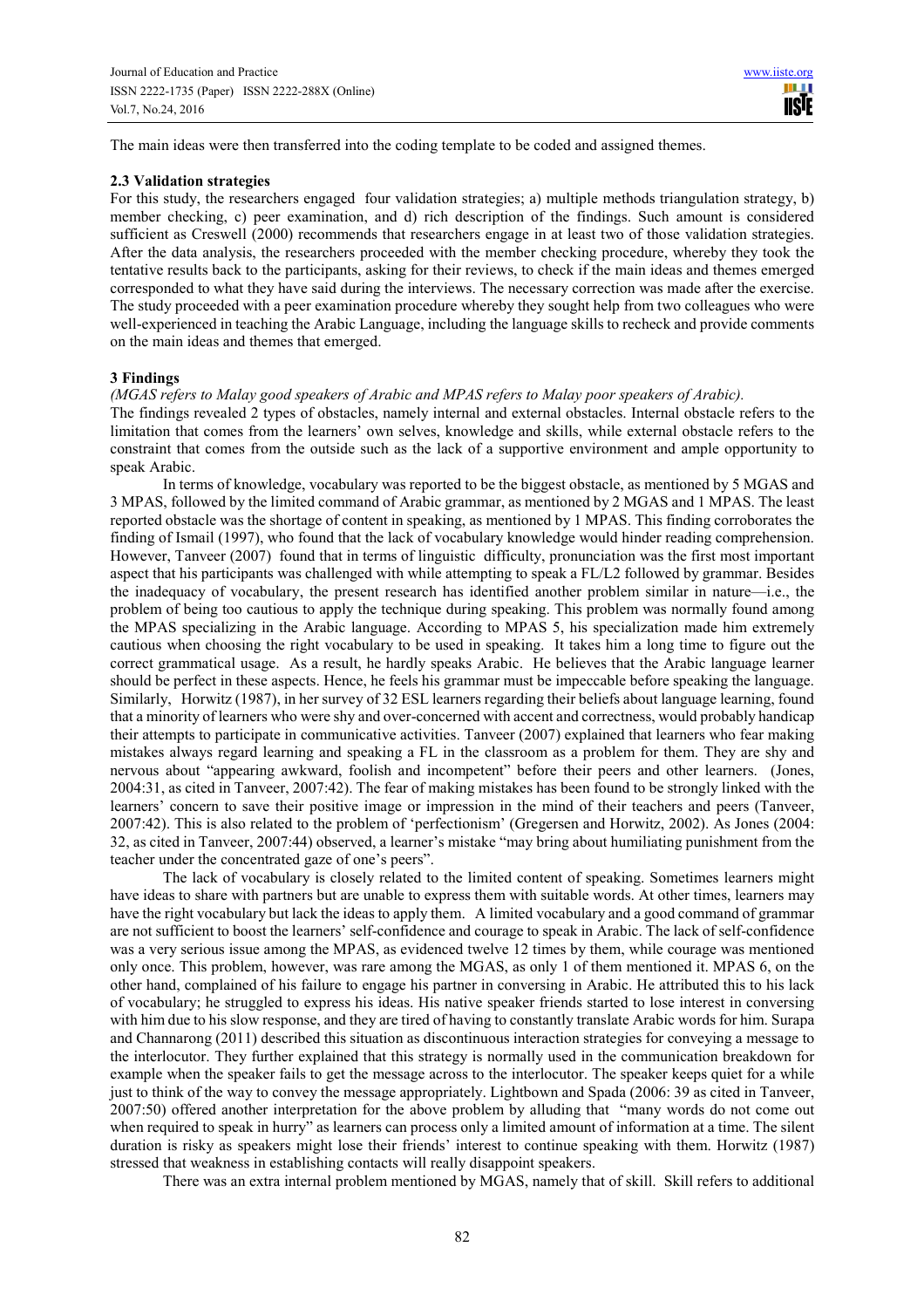elements that can embellish one's speech, for example, spontaneity, fluency, proficiency and native-like speaking. Of these, spontaneity and achieving native-like speaking skill, were considered most problematic, as reported by 2 MGAS. Lack of fluency and proficiency were considered as next in difficulty as mentioned by 1 MGAS. The Arabic language is totally different from the Malay language or any other language. MGAS 3 expressed his disappointment with the majority of Malay learners who tend to speak a 'Malayanized' Arabic. He commented that the Malay learners practice Arabic among themselves, and they are hesitant to approach the native speakers to learn how the natives speak their language.

Ok, my main problem em… they cannot, they are too influenced with the Malay structure. He cannot run away from the Malay structure. So when he speaks, it seems improper when speaking

in Arabic. That's because he followed the Malay language dialect.

Results showed that they were barely understood by the natives. As for MGAS 2, the problem was caused by her lack of reading Arabic books, which she claimed as important to expose herself to the Arabic language structure and style.

As for external problems, 3 MGAS mentioned that the Malaysian environment is not conducive to the development of Arabic speaking skills. The environmental lack leads to the shortage of opportunity to speak Arabic, as mentioned by 1 MGAS. This concurs with the previous findings by Zawawi et al. (2005) which stated that the environment promoting the optimum use of the FL in Malaysia is conspicuous by its absence. It is dominated mainly by the Malay language, the English language and other ethnic languages, for these are the most popular media of communication in Malaysian society. FL learners in Malaysia, especially the learners of Arabic, Japanese and others languages, are normally least motivated to use the language in communication because they already have strong mastery of their first language, thus contributing to the weakness in the FL speaking skills. Siti Ikbal (2006) also affirmed that there is no stimulating environment in schools, especially outside the classroom. She asserted that the Arabic language is commonly used in the classroom only, for example during meetings with teachers. Similar findings were also reported by Tarmizi (1997), Hasanah (2001), Anida (2003) and Amilrudin (2003).

The participants listed several factors that might contribute to the problems mentioned, such as the weakness of the teaching method, the syllabus, the curriculum, teachers and the attitude of learners. The Malaysian system of Arabic education emphasizes too much on achievement rather than mastery. The syllabus focuses mainly on grammar and Arabic literature, and most Arabic subjects rely on memorization and translation. Sometimes learners are required to memorize the lengthy table of pronouns without really understanding how to use them. This kind of learning experience limits the opportunity to practice Arabic speaking in schools. The present study corroborates the findings of Siti Ikbal (2006) who claimed that all subjects in the Arabic language programs, including Communicative Arabic, are not designed to serve communication purposes. The focus is primarily on understanding Arabic grammar and comprehension. Students are only exposed to Arabic speaking indirectly during other lessons like *Insya'* (Essay writing) and *Muṭala<sup>c</sup>ah* (comprehension). On top of that, speaking skill is not assessed orally in the examination, even though it is included in the Lower Secondary Assessment (PMR).

The system also seems to have failed in producing a good generation of teachers. In spite of the fact that most teachers teaching Arabic at schools are university graduates, and most of them specialized in the Arabic language from local or Middle Eastern universities, they are not competent in practical skills like Arabic speaking and writing. The Arabic language is taught, ironically, in the Malay language, as revealed by MPAS 1, MGAS 1, 6 and 7. This finding reinforces the earlier studies conducted by Siti Ikbal (2006) and Mustafa (2004), that the Malay language is predominantly used during the Communicative Arabic Language lessons. Both researchers suggested that teachers' low command of Arabic speaking skill limits the potential to approach Arabic Language lessons communicatively.

Most Malay learners seem to put no effort to create an Arabic environment that could help them to develop the Arabic speaking skill. Perhaps they do not feel the necessity to use Arabic as a medium of communication because they are living among the Malays. This problem was addressed by Khalid (2004) as he reported that most students involved in his study did not place much effort to improve their Arabic speaking skill. According to Amilrudin (2003) most students admitted that they never used additional Arabic materials besides the textbook, be it printed or electronic, like magazines, newspapers, radio, television, the internet, and so on, to improve their Arabic speaking skill. On the contrary, Zaidi (2005) reported that students in his study performed many activities to support their learning, like reading Arabic magazines, watching Arabic movies, memorizing Arabic vocabularies, answering questions in Arabic, speaking Arabic with friends, asking questions in Arabic, participating in Arabic language contests, and reading Arabic books.

In conclusion, the findings have shown that the participants were aware of their problems to develop their Arabic speaking skills. The problems mentioned were not new as they were revealed by the previous studies as well. Similar to the findings on the pre-requisites, both the MGAS and the MPAS expressed more internal problems than external problems. However, it was noted that the MGAS faced more language problems than other internal problems, while the MPAS faced more self problems than other internal problems.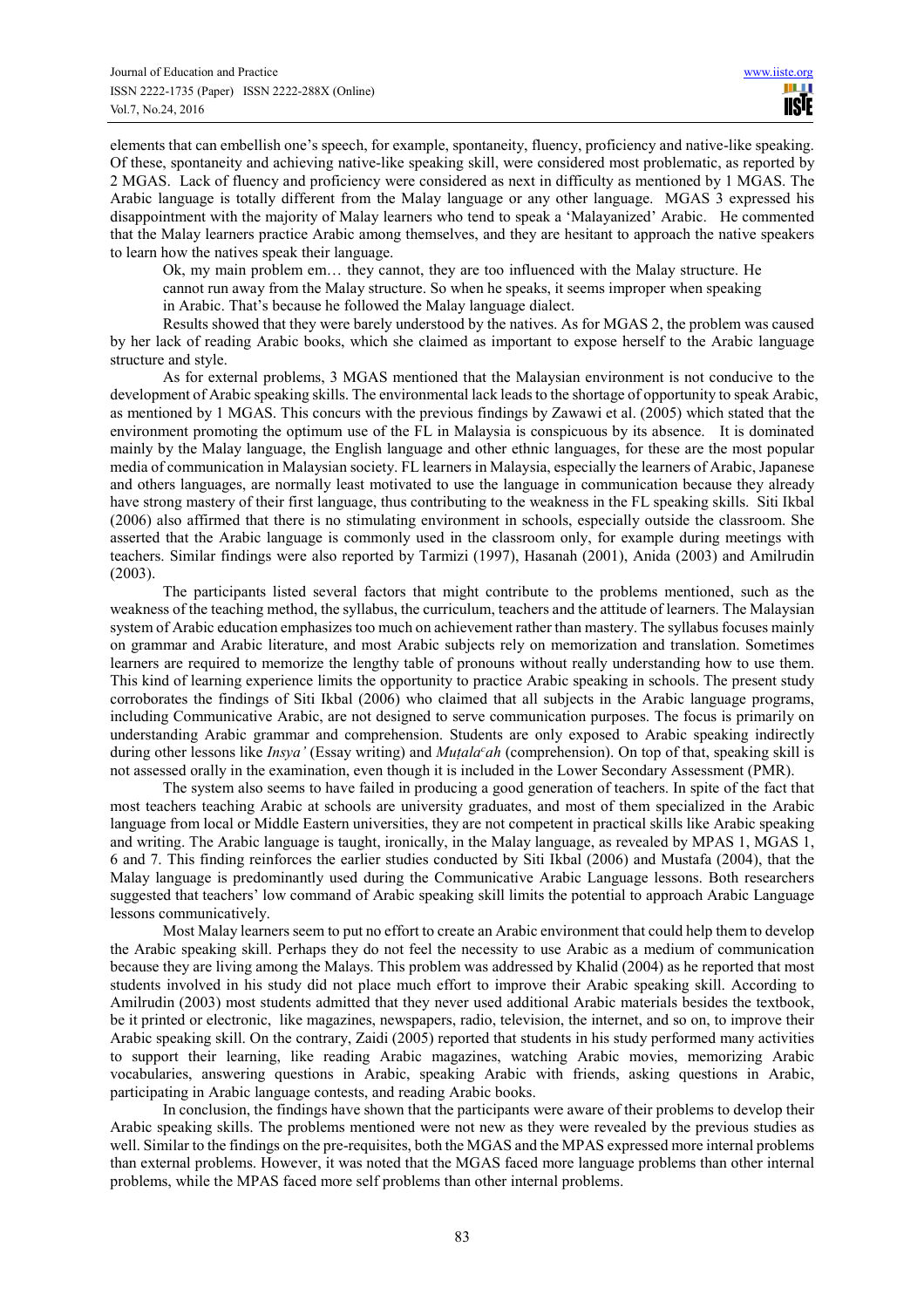#### **4 Discussion**

The researcher believes that language is the main problem for the MGAS, because it is required to achieve the advanced level of Arabic speaking skill, as aspired to by most of them. Having a good command of the Arabic language, for example, sufficient acquisition of Arabic vocabulary, a good command of Arabic grammar such as Arabic Syntax and Arabic Morphology, will surely enhance their language skill, thus enabling them to gain courage and confidence to speak. As such, learners will be willing to speak, make mistakes, be corrected and improve their language competence. Self-confidence helps them to be calm and relaxed, eliminate or at least reduce their shyness, nervousness, and anxiety to face people. These positive attitudes will motivate them to use various strategies to utilize whatever facilities and opportunities available around them to create the optimum environment and opportunity to speak Arabic. In other words they become interested to practice what they have learnt orally. When they realize that they are able to speak, they will be excited with their new speaking ability, thus establishing more positive attitudes towards Arabic speaking, such as discipline, motivation, determination, diligence, creativity and so on. These attitudes were evidently shown by the MGAS throughout their efforts to develop Arabic speaking skill. These attitudes will definitely contribute to meaningful and effective strategies inside as well as outside the classroom. According to Ellis (1994:555) "successful learners appear to use learning strategies more frequently and in qualitatively different ways than learners who are less successful." That is why external obstacles such as opportunity and environment do not matter much for the MGAS as they can create them by themselves.

As for the MPAS they put lesser priority on the role of language as the main challenge. An advanced level of Arabic speaking skill cannot be achieved without knowledge about the language. Good speaking skill does not only mean speaking fluently but also speaking correctly and to achieve the required knowledge about the language, especially grammar and vocabulary. The researcher believes that the MPAS is missing one important element to become good Arabic speakers that is knowledge about the language. It seems like the MPAS are emphasizing their weaknesses and are trying to fix it ahead of everything. As stressed earlier, having a good command of the Arabic language is crucial to becoming good speakers of Arabic. Without it learners cannot acquire good speaking skills. This is because in order to say something learners must act on their knowledge of vocabulary to form a sentence, as well as grammar to assemble the sentences correctly in the conversation. When they realize the fact that they are weak in their speaking skills, they will lose courage and confidence to speak. Without courage learners will surely be reluctant to speak Arabic with anyone because they are anxious to ensure the correctness of the language, they fear making mistakes during speaking, or being ridiculed by their partners, unwilling to be corrected and hesitant to improve their speaking skills. As a result, they become extremely shy and nervous to speak Arabic. All these negative emotions kill their excitement, and when there is no excitement they establish no positive attitudes towards their Arabic speaking skills. Consequently they become less creative, less motivated, less disciplined, less determined to look for opportunities or the environment to practice speaking Arabic. These attitudes were obviously manifested by the MPAS throughout their efforts to develop Arabic speaking skill. These attitudes affect the quality and the quantity of the strategies performed by the MPAS. No wonder the level of Arabic speaking skill of the MPAS is different from that of the MGAS, although they share similar perceptions and strategies.

## **REFERENCES**

- Ainol Madiah, Z. & Isarji, S. (2009). Motivation to learn a foreign language in Malaysia. *GEMA Online Journal of Language Studies.* 9(2),73-87.
- Amilrudin Ishak. (2003). *Strategi komunikasi Bahasa Arab di kalangan pelajar Melayu: Satu kajian kes* [Arabic Language communication strategies among the Malay students: A case study]. Unpublished Master's thesis, University of Malaya, Kuala Lumpur.
- Anida Abd. Rahim. (2003). *Strategi pembelajaran Bahasa Arab di kalangan pelajar Melayu* [Arabic Language learning strategies of the Malay students]. Unpublished Master's thesis, University of Malaya, Kuala Lumpur.
- Creswell, J.W. (2007). *Qualitative inquiry& research design: Choosing among five approaches (2nd edn)*. Thousand Oaks: Sage Publications.
- Crewell, J.W. & Plano Clark, V.L. (2007). *Designing and conducting mixed methods research.* Thousand Oaks: Sage Publications.
- Ellis, R. (1985). *Understanding second language acquisition*. Oxford; Oxford University Press.
- Ellis, R. (1994). *The study of second language acquisition.* Oxford; Oxford University Press.
- Hasanah Iksan. (2001). *Pengajaran dan pembelajaran Bahasa Arab Komunikasi: Kajian khusus di sekolahsekolah Menengah Agama JAIS* [Teaching and learning of Communicative Arabic Language: A study in JAIS secondary religious schools]. Unpublished Master's thesis, National University of Malaysia, Selangor.
- Horwitz, E. K. (1987). Surveying students' beliefs about language learning. In Wenden, A. & Rubin, J. (eds.), *Learner strategies in language learning* (pp. 119-127). Englewood Cliffs, New Jersey: Prentice Hall